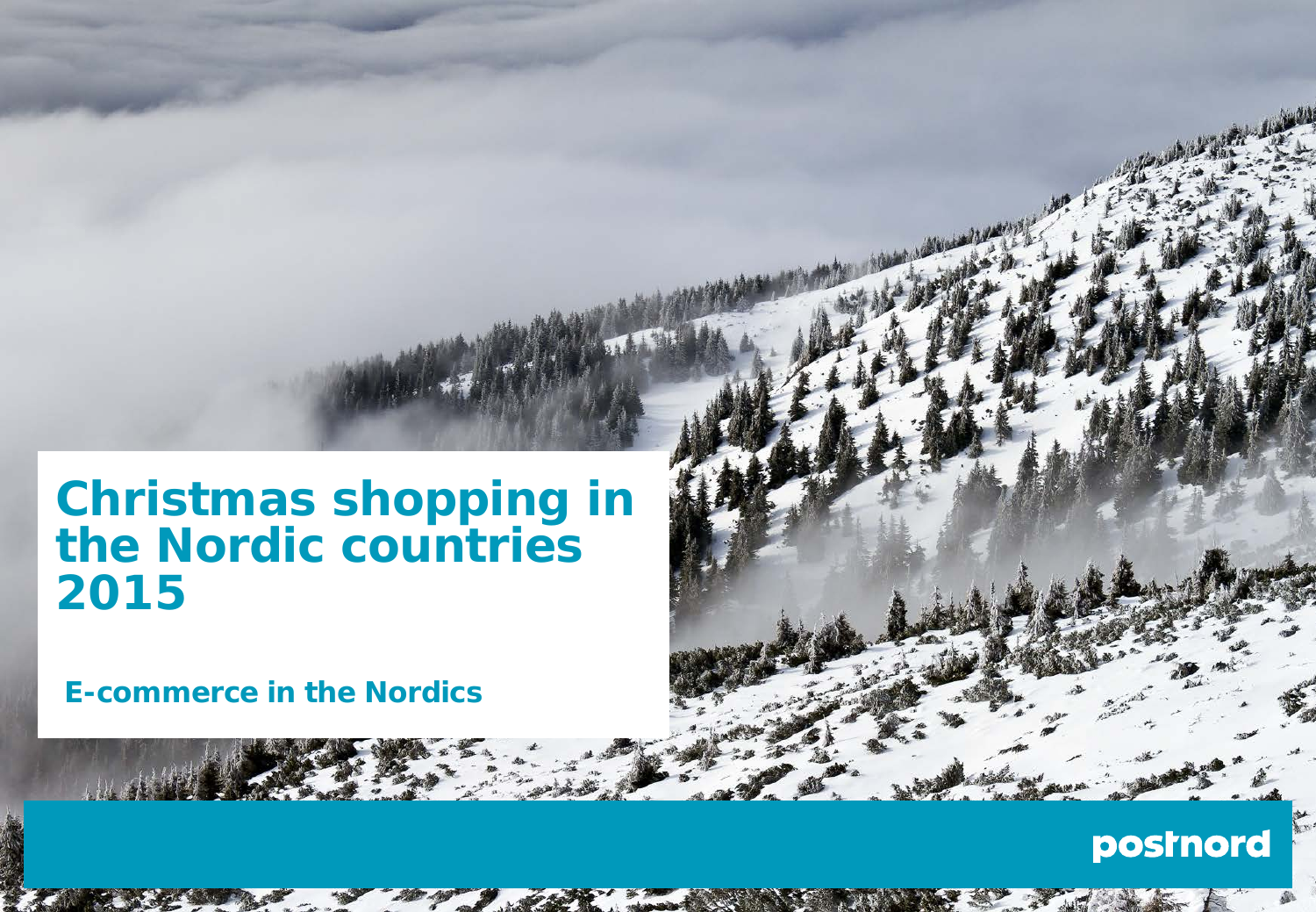### posmo

## **People in the Nordic countries have already spent SEK 4.4 billion on Christmas presents online**

Christmas shopping in the Nordic countries is in full swing. Four out of ten people in the Nordics have purchased Christmas presents this year worth a total of SEK 11.7 billion.

18% of people in the Nordics have already bought Christmas presents on the Internet this year.

In total, people in the Nordics have already spent SEK 4.4 billion on Christmas presents.

The Christmas presents that most people have bought online so far this year are:

- −Clothing and shoes 31%
- −Books 21%
- −Toys 20%

The survey shows that consumers in the Nordic region will shop for their Christmas presents on the Internet to a value of SEK 18.2 billion this year.

**About the survey**

The consumer survey was conducted during the period November 20-25, 2015, with a representative national selection of the population aged 18-79 in each Nordic country. The survey was conducted via the TNS SIFO online panel.

In all, 2,002 respondents took part in Sweden, 2,137 in Denmark, 2,356 in Norway and 2,052 in Finland.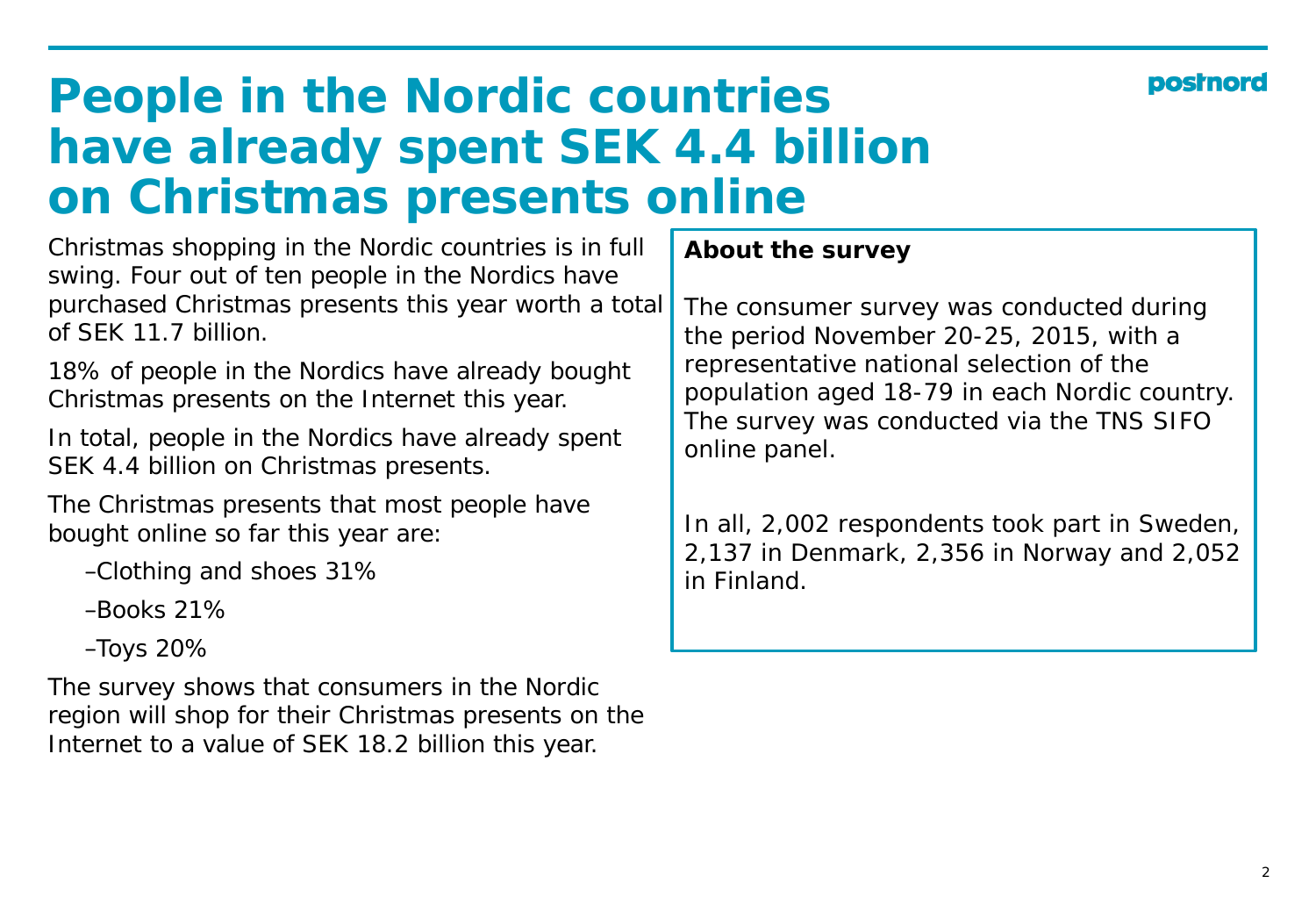#### posinord

## **Four out of ten people in the Nordics have bought Christmas presents**

Four out of ten people in the Nordics have already bought Christmas presents this year.

However, how far people have gotten with their Christmas shopping varies between the countries. More than half of Norwegians have bought Christmas presents this year, compared to just 33% of Danes.

#### **Have you bought any Christmas presents this year?**



Yes No Don't know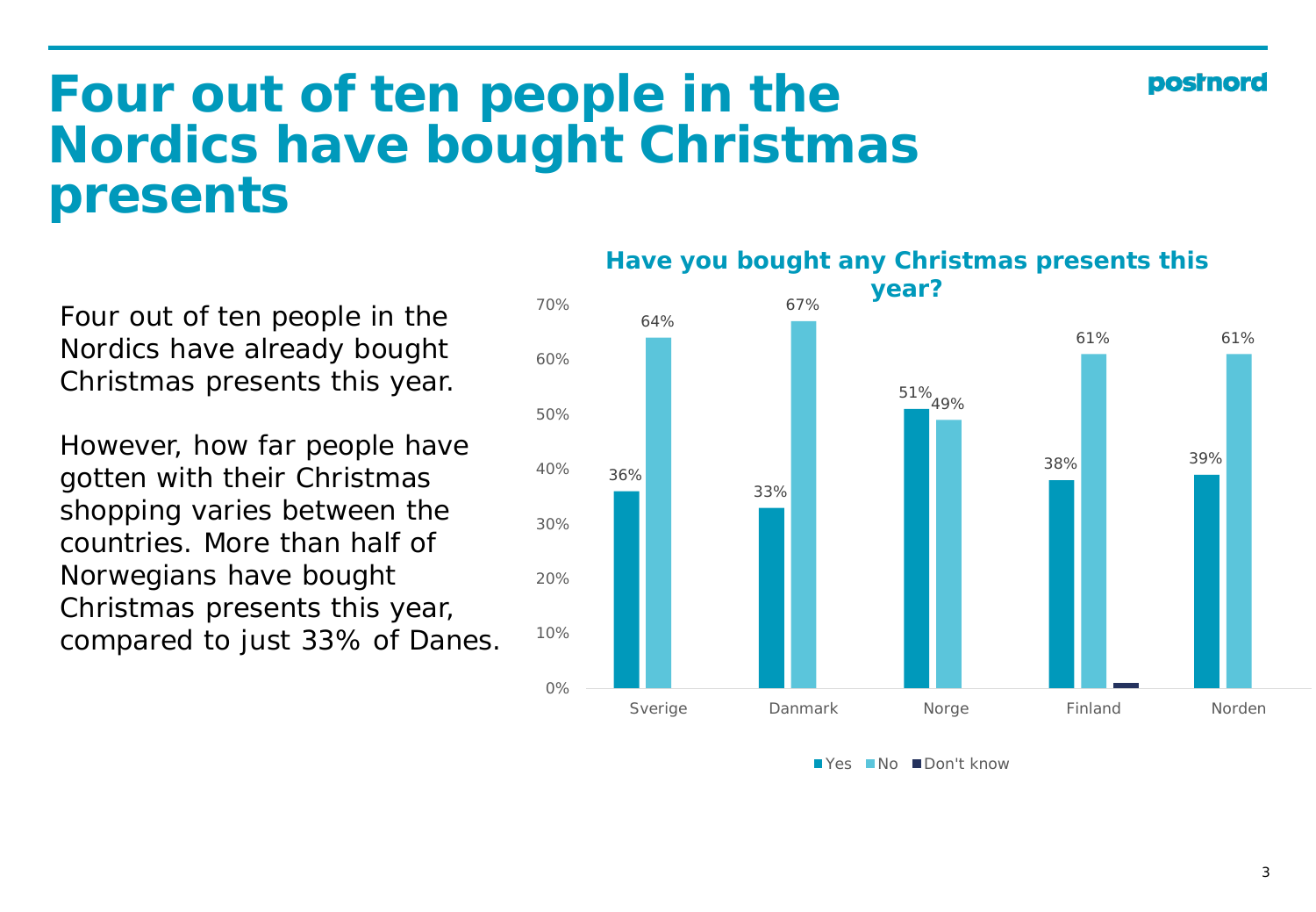# **18% have already bought Christmas presents on the Internet**



- 18% of people in the Nordic countries have already bought Christmas presents online this year.
- The highest proportion is in Norway, where 23% have already shopped for Christmas presents on the Internet. In Denmark 14% have bought Christmas presents online so far.



#### **Have you bought any Christmas presents online this year?**

**postnord**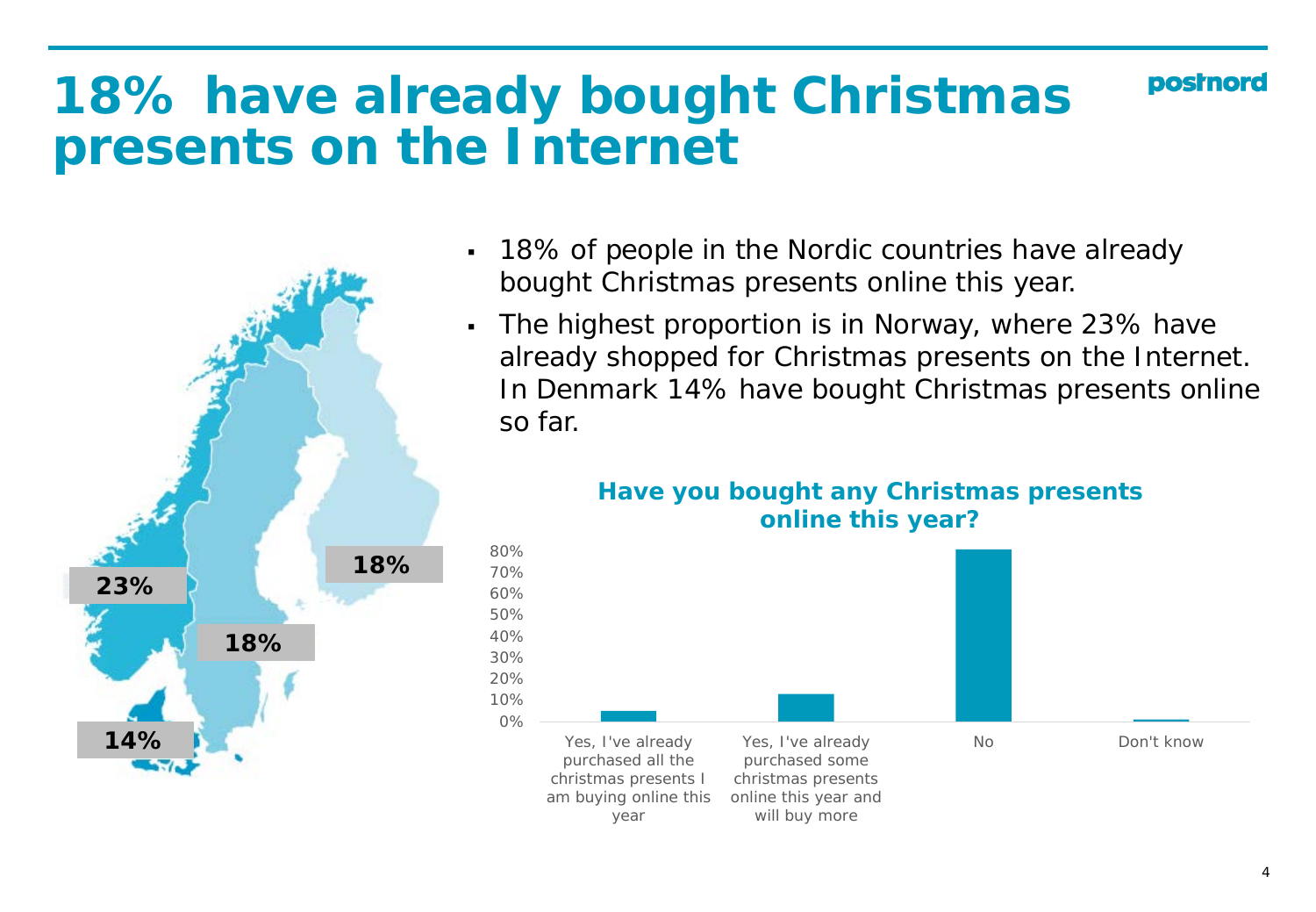posmor

# **Christmas presents worth SEK 11.7 billion so far**

Consumers in the Nordic countries have bought Christmas presents worth SEK 11.7 billion so far this year.

Of this amount, online Christmas shopping accounts for SFK 4.4 billion

Consumers in Norway have spent the most money on Christmas presents so far. Just under SEK 4,1 billion.

Consumers in Finland have spent the least money on Christmas presents so far. Just under SEK 1.6 billion.



Christmas shopping in a physical store (bn SEK)

Christmas shopping online (mdr SEK)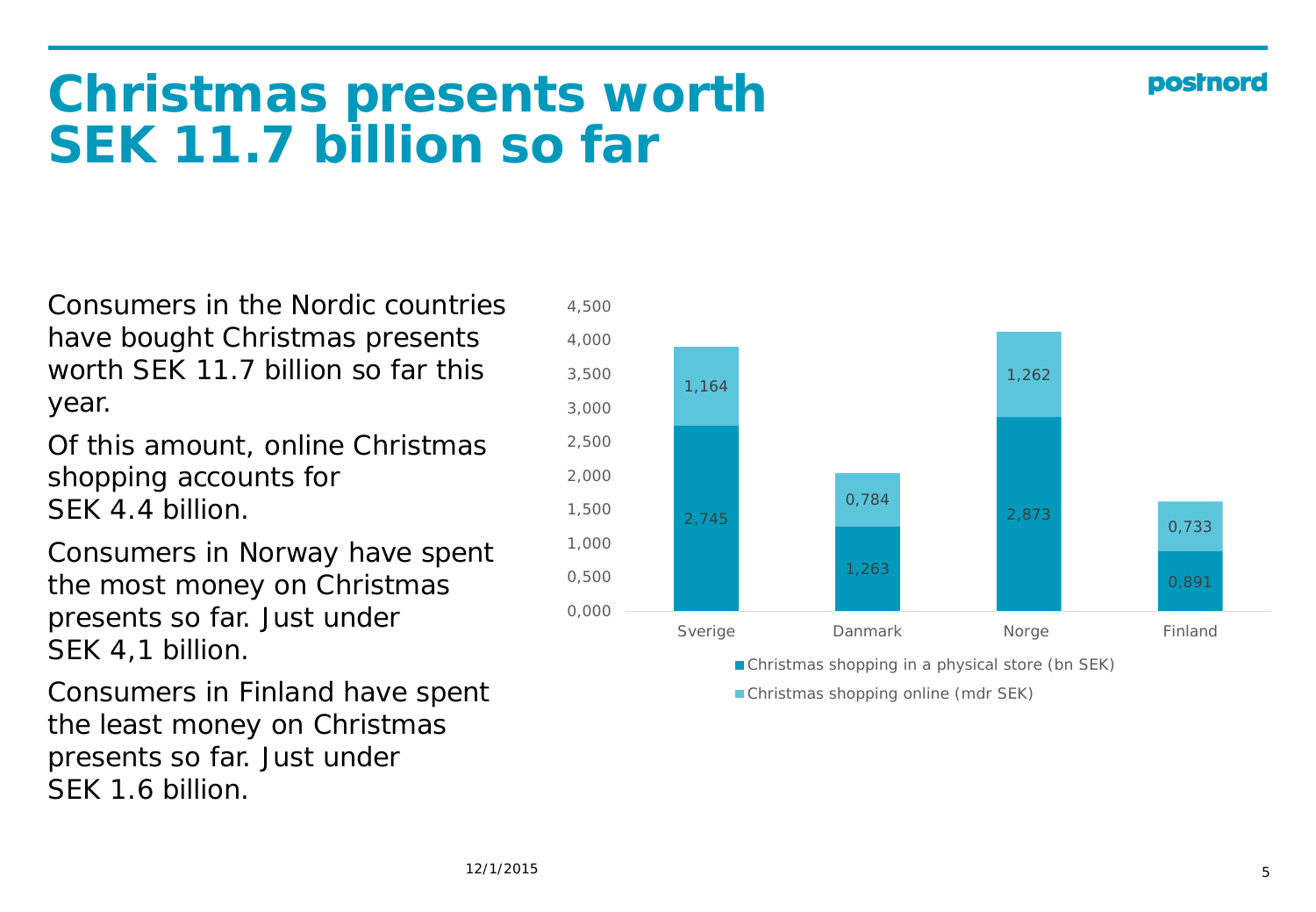**postnord** 

# **Clothes, books and toys top online Christmas shopping**